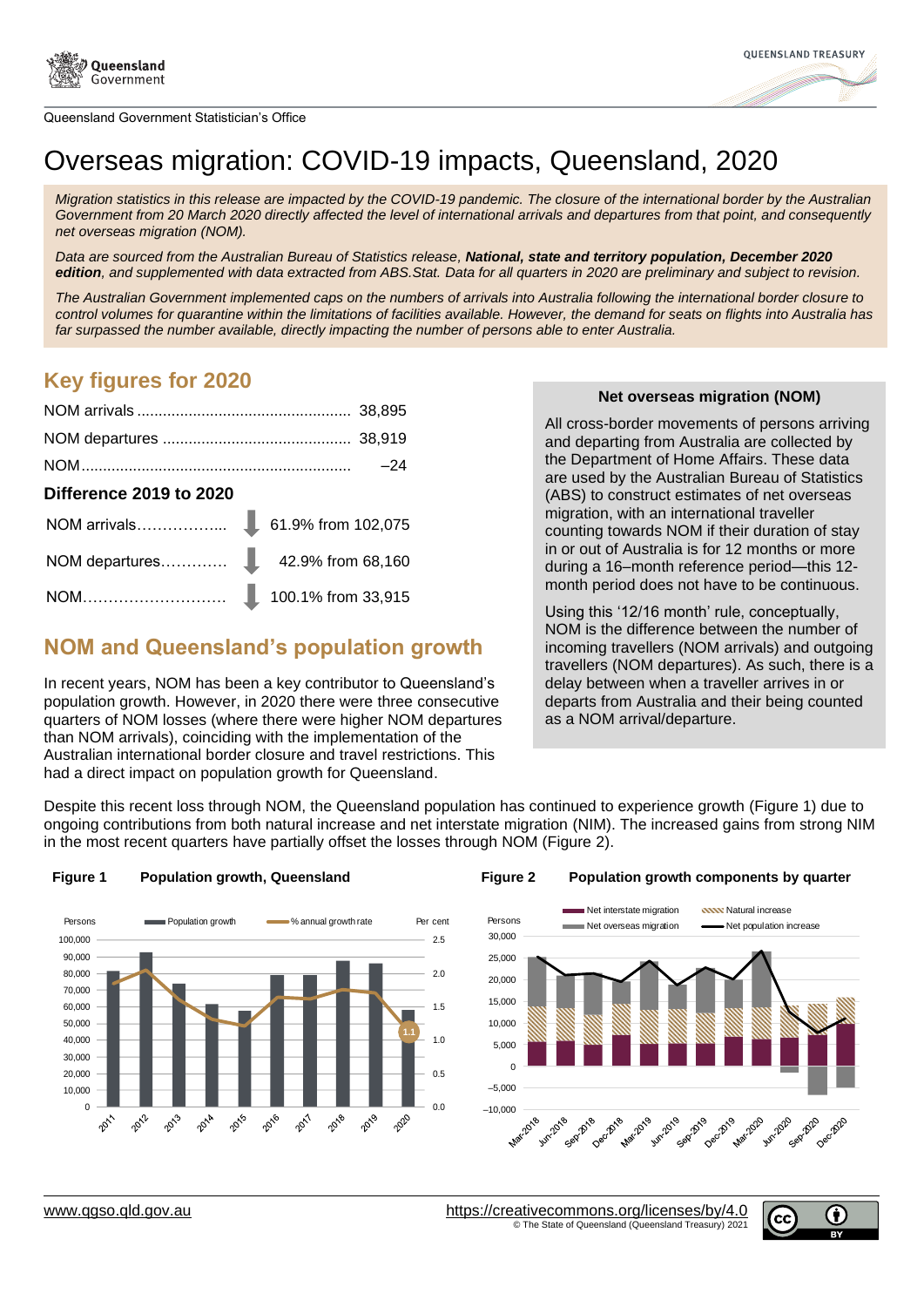

#### **NOM by age group**



<span id="page-1-0"></span>

**Figure 3 NOM gains/losses by age group, Queensland Queensland's largest NOM gains typically come** from the age groups between 20–29 years (+9,930 in 2019 and +13,780 in 2018). In 2020, NOM losses were recorded for these age groups (–4,500 in the 20–29 age group), in addition to (–740) for those aged 30–34 years. However, small gains across all other age groups in 2020 largely offset these losses, leading to the near neutral NOM outcome for Queensland [\(Figure 3\)](#page-1-0).

> • NOM gains were experienced for children and youth (aged 0–19 years) and for older persons (65 years and over) with gains of 2,740 and 750 persons respectively. In contrast, there was an overall NOM loss for the usual working age group (those aged 20–64 years) of around 3,530 persons.

#### **NOM by age group and sex**

When considering the changes in NOM by sex, in 2020 there was a small overall NOM loss of males (-460) to Queensland, which was almost completely offset by the small NOM gain in females (+440). The majority of the males lost through NOM were aged 25–29 years (–1,760), more than double the level for any other age group. [\(Figure 4\)](#page-1-1). Among females, 25–29 was also the age category with the largest population loss (–1,220).



<span id="page-1-1"></span>**Figure 4 NOM by age group and sex, Queensland, 2020**

There has been an overall NOM loss in the traditional working age groups (20–64 years), with more working–age males than females lost from Queensland's population due to NOM in 2020.

#### **NOM by visa type**

Permanent visa holders and Australian citizens both added to the Queensland population in 2020, while there were losses of both temporary visa holders and New Zealand citizens.

The makeup of NOM by type of visa in 2020 was very different to previous years [\(Figure 5](#page-2-0) and [Figure 6\)](#page-2-1), with the largest NOM gain coming from Australian citizens (+5,310 persons).

There was a sharp drop in Australian citizen departures compared with a smaller drop in arrivals, with both of these directly impacted by the closure of the international border and restriction of movement by the Australian Government. The NOM gain due to Australian citizens recorded in both 2019 and 2020 followed nine years of NOM losses for this group.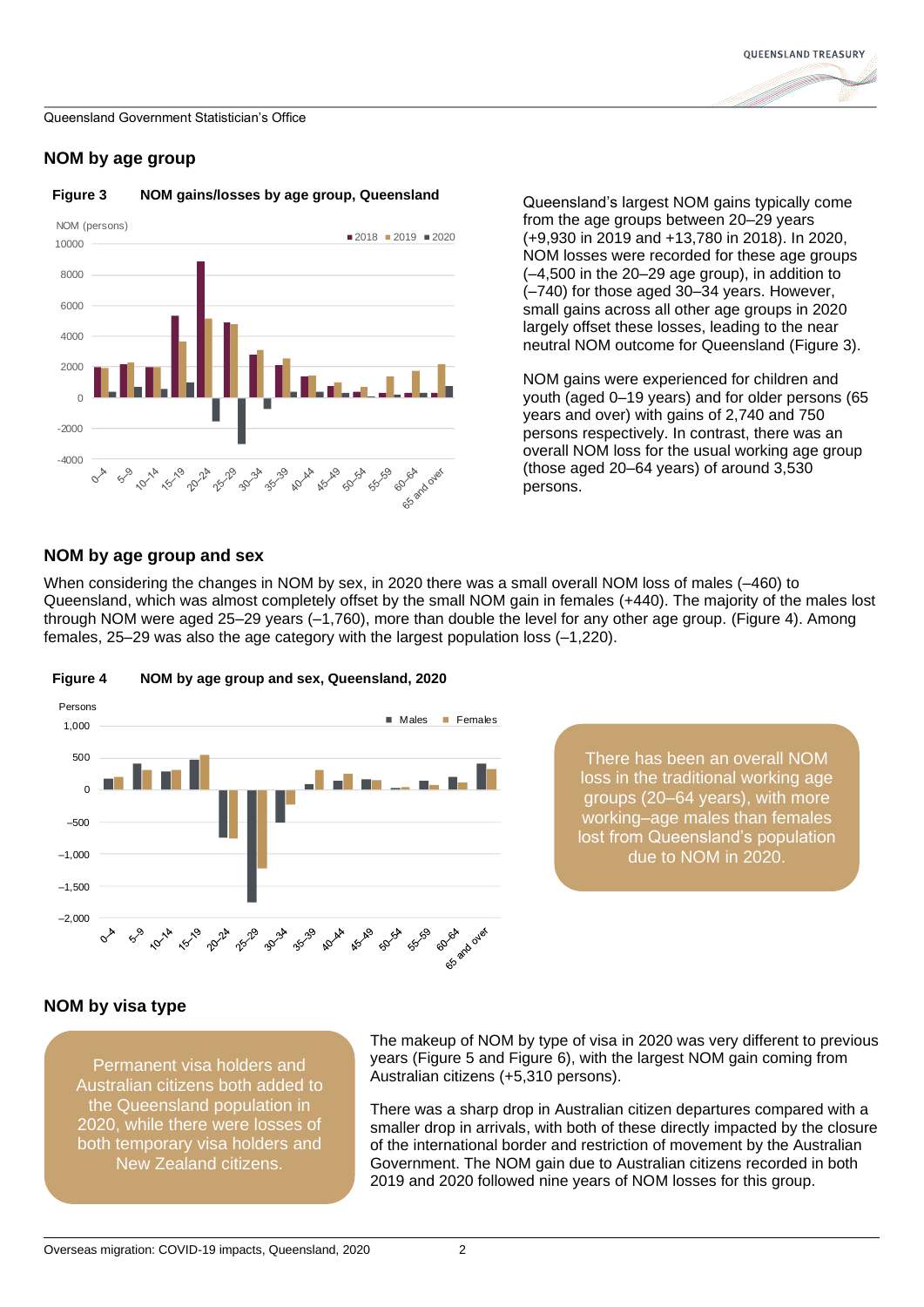<span id="page-2-1"></span>

Permanent visa holders contributed the second-largest gain to NOM (+2,100 persons), even though there was a much sharper fall in arrivals than departures in 2020. People on permanent 'skill' visas and 'family' visas were the most common permanent visa holder arrivals (+920 and +880 persons respectively).

In 2020, the largest net loss was recorded for people on student visas (–3,770 persons), accounting for a large proportion of the total NOM loss for temporary visa holders from Queensland (–4,220). There was also a relatively large net loss of New Zealand citizens (–2,710), following more than a decade of gains [\(Figure 5\)](#page-2-0).

<span id="page-2-0"></span>

#### **Student visas**

While there was a net loss of people on student visas from Queensland in 2020 (-3,770 persons), not all student visa types experienced the same outcome, with a small net gain reported for people on Student other<sup>1</sup> visas (600). Net losses were also reported for both higher education visa holders (–2,010) and vocational education and training visa holders (–2,360) in Queensland [\(Table 1\)](#page-3-0).

### **National comparison**

Queensland's preliminary NOM loss of 24 persons in 2020 reflected the national pattern of losses, or significantly moderated gains, due to NOM across all states and territories. NSW reported the largest NOM gain in 2020 (+11,513 persons down from +79,284 in 2019), while Victoria recorded the largest loss (–18,950 down from a gain of 85,063 in 2019) [\(Figure 7\)](#page-2-2).



#### <span id="page-2-2"></span>**Figure 7 NOM by state and territory**

Although NOM decreased in all states and territories in 2020, Queensland was one of just three jurisdictions to record a loss due to NOM. Losses were also recorded for Victoria (–18,950 persons) and the Australian Capital Territory (–252) in 2020.

<sup>1</sup> Student – other visas include students in the following sectors: Postgraduate Research, Non-Award, Schools and Independent ELICOS (English Language Intensive Courses for Overseas Students)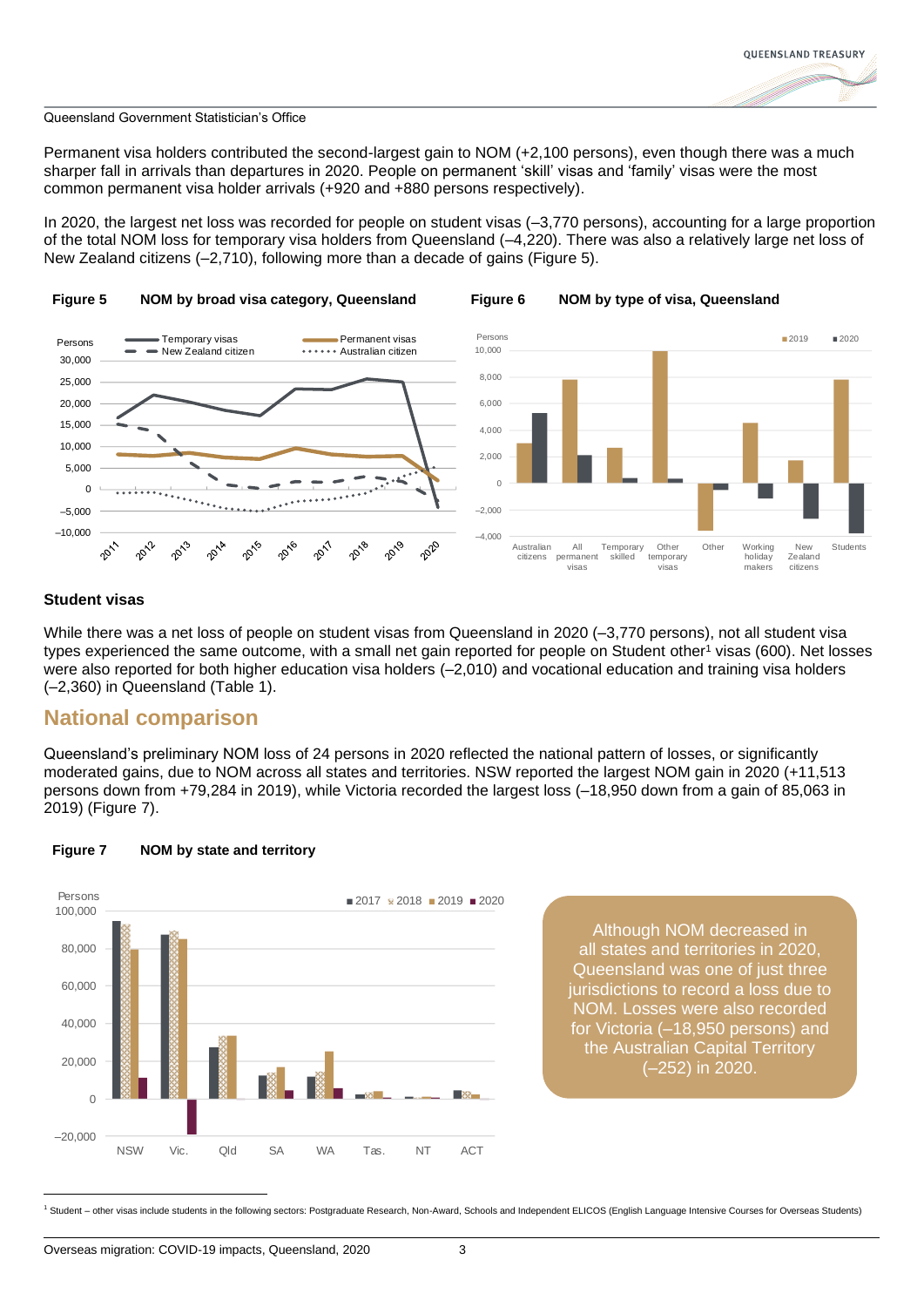

#### **Comparison by visa type [\(Table 1\)](#page-3-0)**

Queensland:

- accounted for 44.8% of the total Australian net loss of New Zealand citizens living in Australia on subclass 444 visas (–2,710 of a total –6,050 NOM loss).
- had a net loss of people on working holiday visas, compared with the total rest of Australia which reported a small gain (–1,180 persons compared with +370).
- received a small net gain of people on temporary skilled worker visas (+400 persons) compared with a combined NOM loss of –990 persons for the rest of Australia.
- accounted for 10.8% of Australia's net gain of permanent visa holders (2,100 of a total 19,360 NOM gain).

| <b>Visa type</b>                              | Queensland |                     | Rest of Australia <sup>(a)</sup> |                     |
|-----------------------------------------------|------------|---------------------|----------------------------------|---------------------|
|                                               | persons    | change from<br>2019 | persons                          | change from<br>2019 |
| <b>Permanent</b>                              | 2,100      | $-73.1%$            | 17,260                           | $-69.9%$            |
| Family                                        | 880        |                     | 7,200                            |                     |
| <b>Skill</b>                                  | 920        |                     | 7,650                            |                     |
| Special eligibility and Humanitarian programs | 480        |                     | 3,070                            |                     |
| Other permanent visas                         | $-180$     |                     | $-650$                           |                     |
| <b>Temporary</b>                              | $-4,220$   | $-116.9%$           | $-31,900$                        | $-120.8%$           |
| Vocational education & training sector        | $-2,360$   |                     | $-12,780$                        |                     |
| <b>Higher education sector</b>                | $-2,010$   |                     | $-13,930$                        |                     |
| Student other                                 | 600        |                     | $-220$                           |                     |
| Temporary skilled visas (482)                 | 400        |                     | $-990$                           |                     |
| $Visitor^{(b)}$                               | 4,180      |                     | 25,070                           |                     |
| Working holiday                               | $-1,180$   |                     | 370                              |                     |
| Other temporary visas                         | $-3,830$   |                     | $-29,410$                        |                     |
| <b>New Zealand citizen</b>                    | $-2,710$   | $-256.6%$           | $-3,340$                         | $-195.4%$           |
| <b>Australian citizen</b>                     | 5,310      | 75.8%               | 23,850                           | 155.1%              |
| Other <sup>(c)</sup>                          | $-490$     | $-86.4%$            | $-2,590$                         | $-62.0%$            |
| Total <sup>(d)</sup>                          | $-20$      | $-100.1%$           | 3,280                            | $-98.7%$            |

#### <span id="page-3-0"></span>**Table 1 NOM by visa type, Queensland and rest of Australia, 2020**

Counts of persons in table rounded to nearest 10; percentages rounded to 1 decimal place.

(a) The region 'rest of Australia' excludes Queensland.

(b) Includes tourists, business visitors, medical treatment and other.

(c) Includes residents returning (i.e. non-Australian citizens who are permanent residents), onshore visas and visa unknown.

(d) Figures in this table have been rounded and, as such, discrepancies may occur between sums of component items and totals.

Source: ABS *Net Overseas Migration: Arrivals, departures and net, State/territory, Major groupings and visas - Calendar years, 2004 onwards*. June 2021.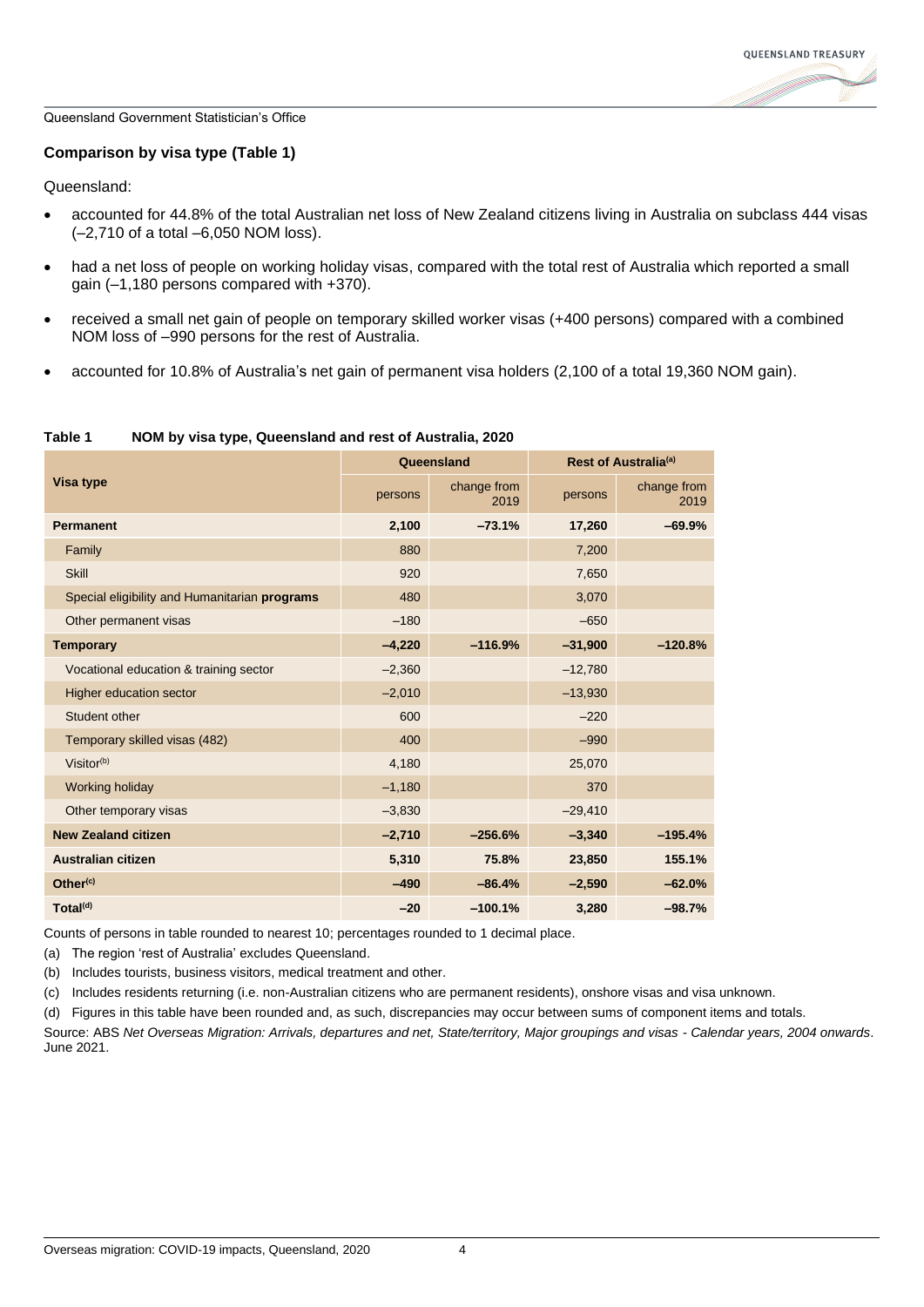

## **Temporary skilled visa holders in Queensland**

The number of temporary skilled worker visa<sup>2</sup> holders (both primary and secondary applicant types) located within Queensland at 31 December 2020 (13,914 visa holders) was the lowest reported at year's end for the last 10 years [\(Figure 8\)](#page-4-0).



<span id="page-4-0"></span>

(a) Includes Temporary Work (Skilled) (subclass 457 visa) and Temporary Skill Shortage (subclass 482 visa) primary and secondary applicants.

Source: Department of Home Affairs *Temporary resident (skilled) visa holders in Australia* pivot table.

Nearly 3 in 10 of these visa holders reported their working location as within the Brisbane Inner City Statistical Area Level 4 (SA4) (29.7% or 4,136 persons), followed by the Gold Coast SA4 (8.5% or 1,188 persons). While Queensland experienced an overall decrease in the number of temporary skilled visa holders living in the state in the 12 months between 31 December 2019 and 2020, some regions reported an increase. The largest increase was recorded for Central Queensland SA4, an increase of 195 visa holders since 31 December 2019 (+22.7%), followed by Ipswich (up 73 or +13.7%) and Townsville (up 63 or +10.2%).

#### **Largest occupation groups**

Of the 7,371 primary applicant temporary skilled worker visa holders with a nominated position location in Queensland, the most common nominated occupations were:

- Resident medical officers (644 persons), accounting for 8.7%
- Chefs (452 or 6.1%)
- Cooks (223 or 3.0%).

The number of resident medical officers on temporary skilled worker visas at the end of 2020 was 16.7% higher than the previous year, and was the highest level recorded over the 10-year period.

<sup>2</sup> Includes both Temporary Work (Skilled) (visa subclass 457) and Temporary Skill Shortage (visa subclass 482) visa holders.